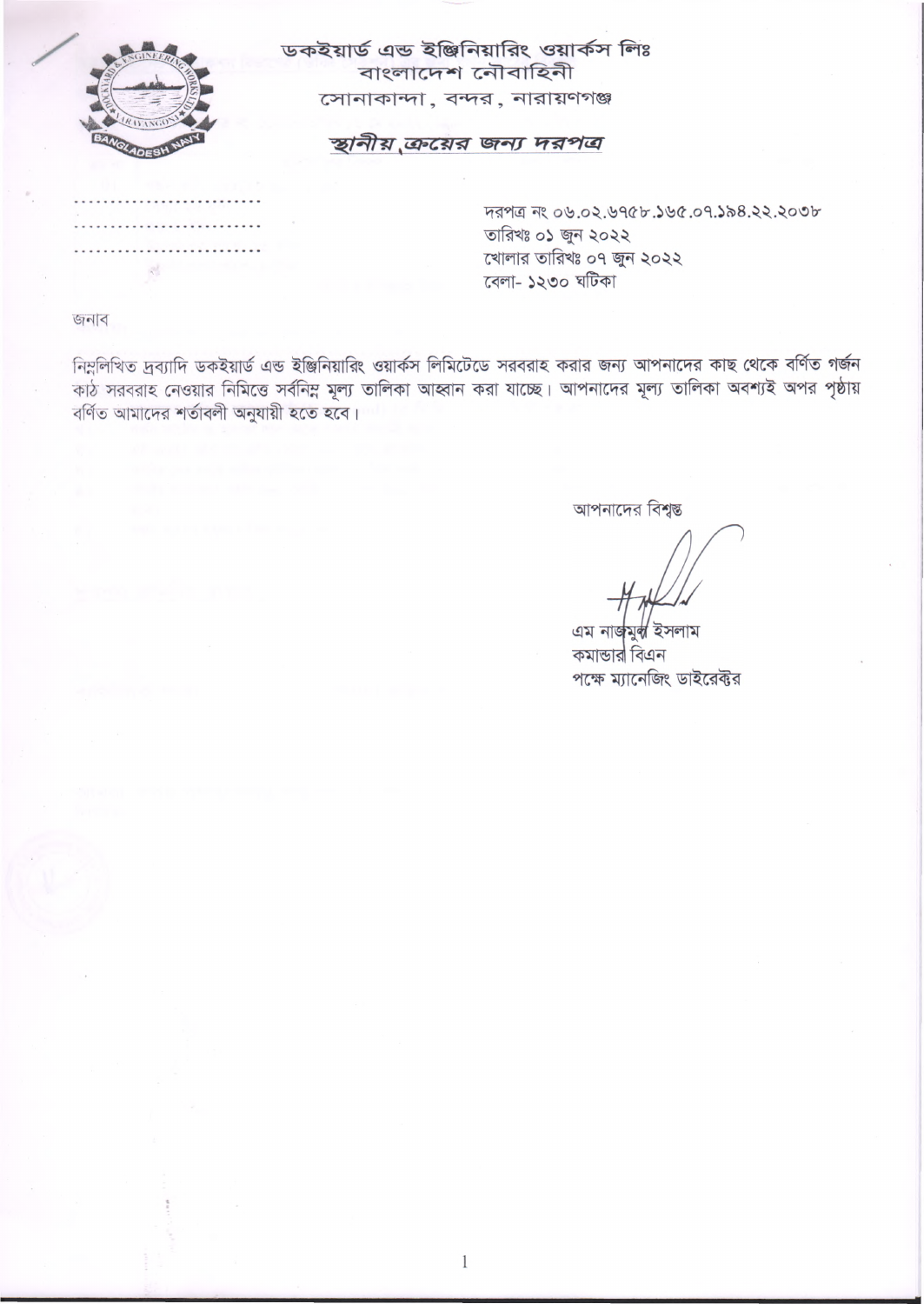# অত্র প্রতিষ্ঠানের প্রোডাকশন বিভাগের (ডকিং সেকশন) এর জন্য গর্জন কাঠের বিবরণঃ

अंत:

ভান্ডার চাহিদা পত্র নং- ১১২০০ তারিখ ১৬ মে ২০২২ (প্রোডাকশন বিভাগ,ডকিং সেকশন)।  $\overline{\Phi}$  |

| 0.0000         | মালামালের বিবরণ                                                                                                              | $\mathbb{Q} \oplus \mathbb{Q}$ | পারমান | একক মলা | মোট মল্য |
|----------------|------------------------------------------------------------------------------------------------------------------------------|--------------------------------|--------|---------|----------|
| 0 <sub>1</sub> | গৰ্জন কাঠ, ২৬ $X(50"Xb"-8"Xb")$<br>টক ৬২ গ্রাস্ট<br>প্ৰযুগ্ত ৮ ইঞ্চি<br>উচ্চতা এক পাশে- ১৩ ইঞ্চি<br>উচ্চতা অপর পাশে- ৪ ইঞ্চি | পিছ                            | 25     |         |          |
|                | ভ্যাট ও ট্যাক্সসহ সৰ্বমোট টাকা                                                                                               |                                |        |         |          |

কথায়:

### विध्यु:

- সাধারণত গর্জনের কোমল কাঠ (Sapwood) ২৫ মি.মি. থেকে ৭৫ মি.মি পুরু হবে।  $\sqrt{5}$
- গৰ্জন কাঠের রং হালকা লাল থেকে লালচে-বাদামী বা বাদামী হবে।  $\frac{1}{2}$
- এই কাঠের আঁশ সাধারণত সোজা হবে। তবে অগভীরভাবে সংযুক্ত থাকতে পারে এবং গঠন বিন্যাস মাঝারিভাবে মোটা বা মোটা হয়। গ $1$
- কাঠের শেষ প্রান্তে ওলিও-রেজিন (প্রাকৃতিক তৈল এবং রজন) এর সংমিশ্রন সমভাবে বিন্যান্ত থাকবে।  $\overline{N}$
- কাঠের মানভেদে ওজন ৬৪০ কেজি/মি থেকে ৯৬০ কেজি/মি হবে। তবে কাঠ শুকনো হয়ে গেলে এর গড় ওজন প্রায় ৭৪০ কেজি/মি  $81$ হবে।
- গৰ্জন কাঠের নমুনা দাখিল করতে হবে।  $\overline{D}$

দরপত্র কমিটির স্বাক্ষর

বাণিজ্যিক শাখা

হিসাব রক্ষণ শাখা

ব্যবহারকারী

আমরা অপর পৃষ্ঠায় সমন্ত শর্তাবলী মানিয়া  $F = \frac{1}{2}$ 

সরবরাহকারীর স্বাক্ষর ভ্যাট নিবন্ধন নং-এরিয়া কোড নং-টিআইএন নং-

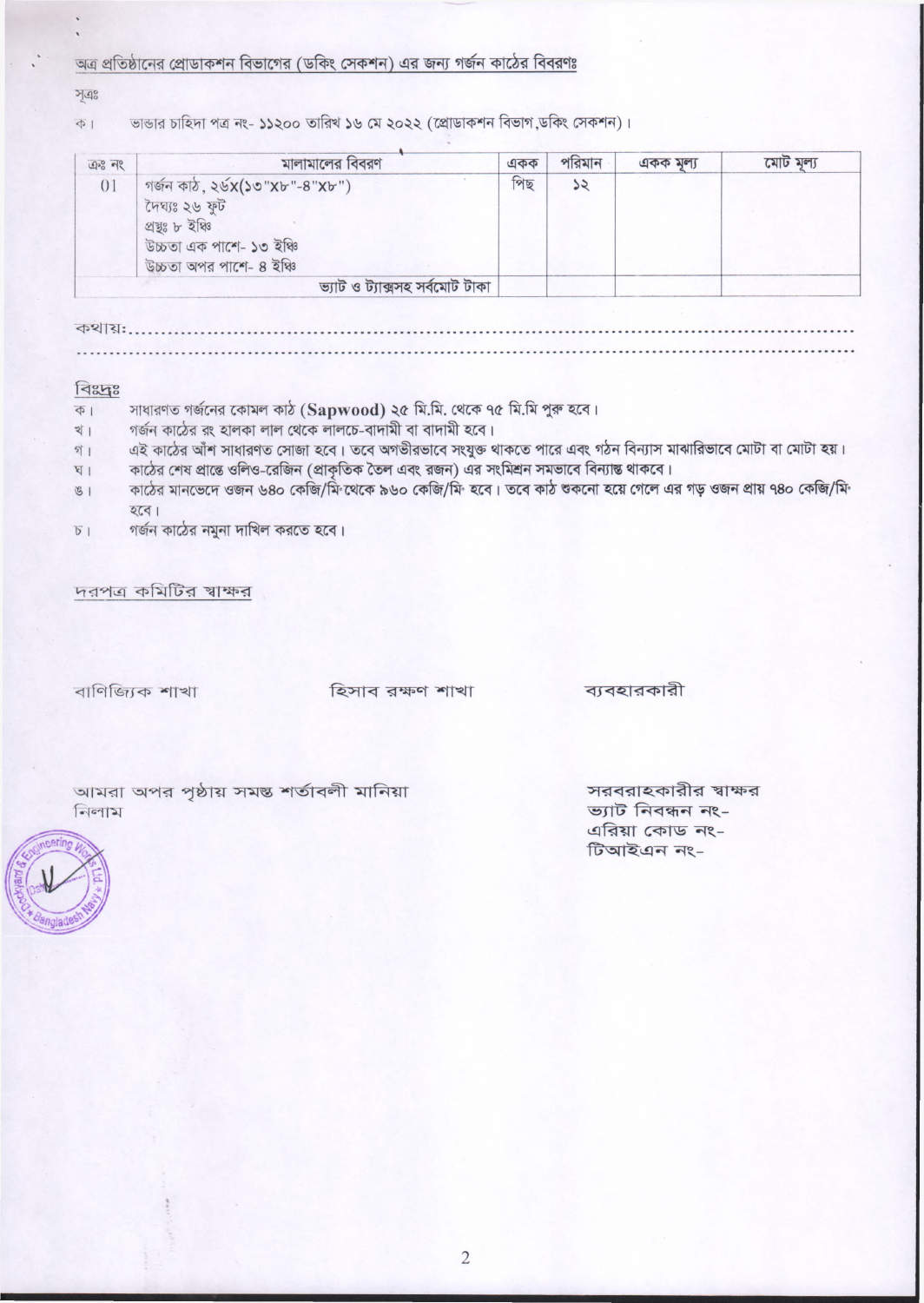

# ডকইয়ার্ড এন্ড ইঞ্জিনিয়ারিং ওয়ার্কস লিঃ বাংলাদেশ নৌবাহিনী সোনাকান্দা, বন্দর, নারায়ণগঞ্জ

সূত্র নং ০৬.০২.৬৭৫৮.১৬৫.০৭.১৯৪.২২.২০৩৮

তারিখঃ০১ জুন ২০২২

দরপত্র খোলার তারিখঃ ০৭ জুন ২০২২

বেলা ১২.৩০ ঘটিকা

| মালামালের বিবরণ<br>$T=8.5$ | পরিমাণ | টাকা         |       |  |
|----------------------------|--------|--------------|-------|--|
|                            |        | অংক (মোট দর) | কথায় |  |
|                            |        |              |       |  |
|                            |        |              |       |  |
|                            |        |              |       |  |
|                            |        |              |       |  |
|                            |        |              |       |  |
|                            |        |              |       |  |
|                            |        |              |       |  |
|                            |        |              |       |  |
|                            |        |              |       |  |
|                            |        |              |       |  |
|                            |        |              |       |  |
|                            |        |              |       |  |
|                            |        |              |       |  |
|                            |        |              |       |  |
|                            |        |              |       |  |
|                            |        |              |       |  |
|                            |        |              |       |  |
|                            |        |              |       |  |

কর্মাশিয়াল (লোকাল)

সরবরাহকারীর নাম ও ঠিকানাঃ

সীলসহ স্বাক্ষর